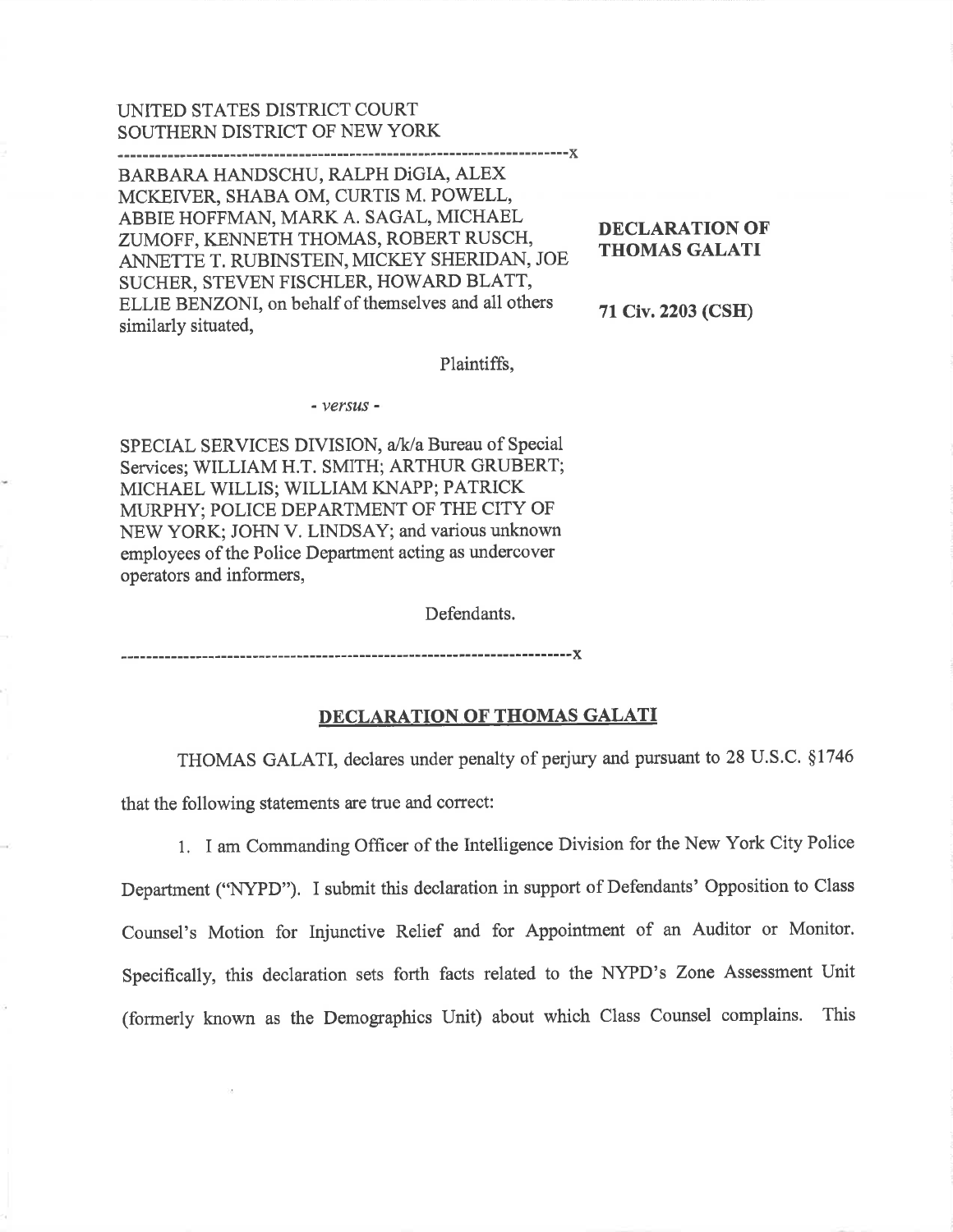declaration is based upon personal knowledge, books and records of the NYPD, and upon information received from officers and employees of the NYPD which I believe to be true.

2. I will have been a member of the NYPD for 29 years as of July 2013. In 2006, I was appointed as Commanding Officer of the NYPD Intelligence Division, while holding the rank of Deputy Chief. Most recently, I was promoted to Assistant Chief in December 2008, and continue to serve as Commanding Officer of the NYPD Intelligence Division to date. In this role, I am the highest ranking uniformed officer in the NYPD Intelligence Division and report directly to the Deputy Commissioner of Intelligence, David Cohen. I have overall responsibility for the various units of the NYPD Intelligence Division, including the Zone Assessment Unit.

3. Prior to becoming the Commanding Officer of the NYPD lntelligence Division, <sup>I</sup> held numerous ranks and commands over the course of my 29 year career with the NYPD. Some of the more prominent positions and corresponding ranks include: Deputy Chief and Commanding Officer of the Gang Division, Inspector and Commanding Officer of the 46<sup>th</sup> Precinct, Deputy Inspector and Commanding Officer of the 47<sup>th</sup> Precinct, Captain and Commanding Offrcer of the Bronx Anti-Crime Unit, Captain and Commanding Officer of the Bronx Tracer Unit, and Lieutenant and Platoon Commander of the Street Crime Unit.

4. In an effort to resolve the concems raised by Class Counsel about the Zone Assessment Unit, I was deposed by Class Counsel in response to their request to have someone speak about the Zone Assessment Unit and the information this unit collected. My deposition took place on 28 June 2012. Prior to my deposition, the NYPD Intelligence Division made available to Class Counsel samples of the reports generated by the Zone Assessment Unit. The purpose of this production was to allow Class Counsel to see the type of information collected and retained by the Zone Assessment Unit.

-2-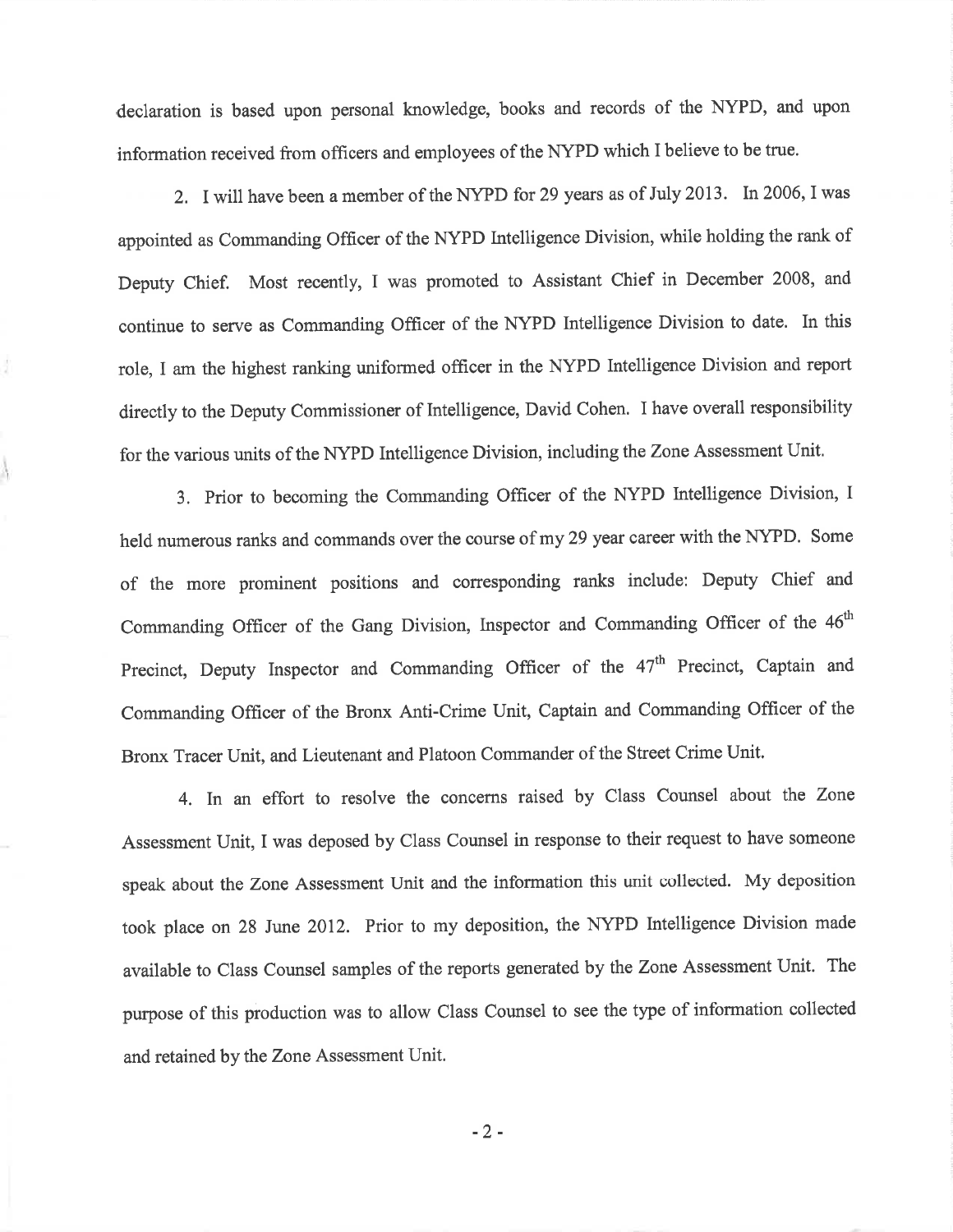### The Mission of the Zone Assessment Unit

5. The Zone Assessment Unit, then known as the Demographics Unit, was created in the wake of the 11 September 2001 terrorist attack on New York City to provide the NYPD with an understanding of particular ethnic and nationality concentrations within New York City. The ethnicities and nationalities that the Zone Assessment Unit focused on were ones whose home countries were identified by the federal government as containing incubators for Islamists radicalized to violence  $-$  i.e., terrorists. The goal was to institutionalize our knowledge of where these ethnicities and nationalities were concentrated in the New York City area and to obtain information about the locations and types of businesses or institutions within that area, including mosques and other religious institutions. This effort drew heavily on cataloging related data contained in the U.S. Government 2000 Census. This core data was then updated and made more granular via visits to the census-identified areas by the Zone Assessment Unit.

6. While the Zone Assessment Unit collected publicly available information about the ethnic concentration within an area, it did not, and its mission never was to, conduct criminal investigations or conduct investigations as set out in Section V of the Modified Handschu Guidelines.

7. The retention of the information collected by the Zone Assessment Unit serves several purposes related to deterring and detecting terrorism and unlawful activity. First, it assists the NYPD Intelligence Division in understanding where an Islamist tadicalized to violence might try to blend in and secrete himself before or after carrying out a terrorist act. A comprehensive understanding of where certain ethnicities are concentrated provides a roadmap in the event the NYPD receives information about the characteristics of an Islamist terrorist who

-J-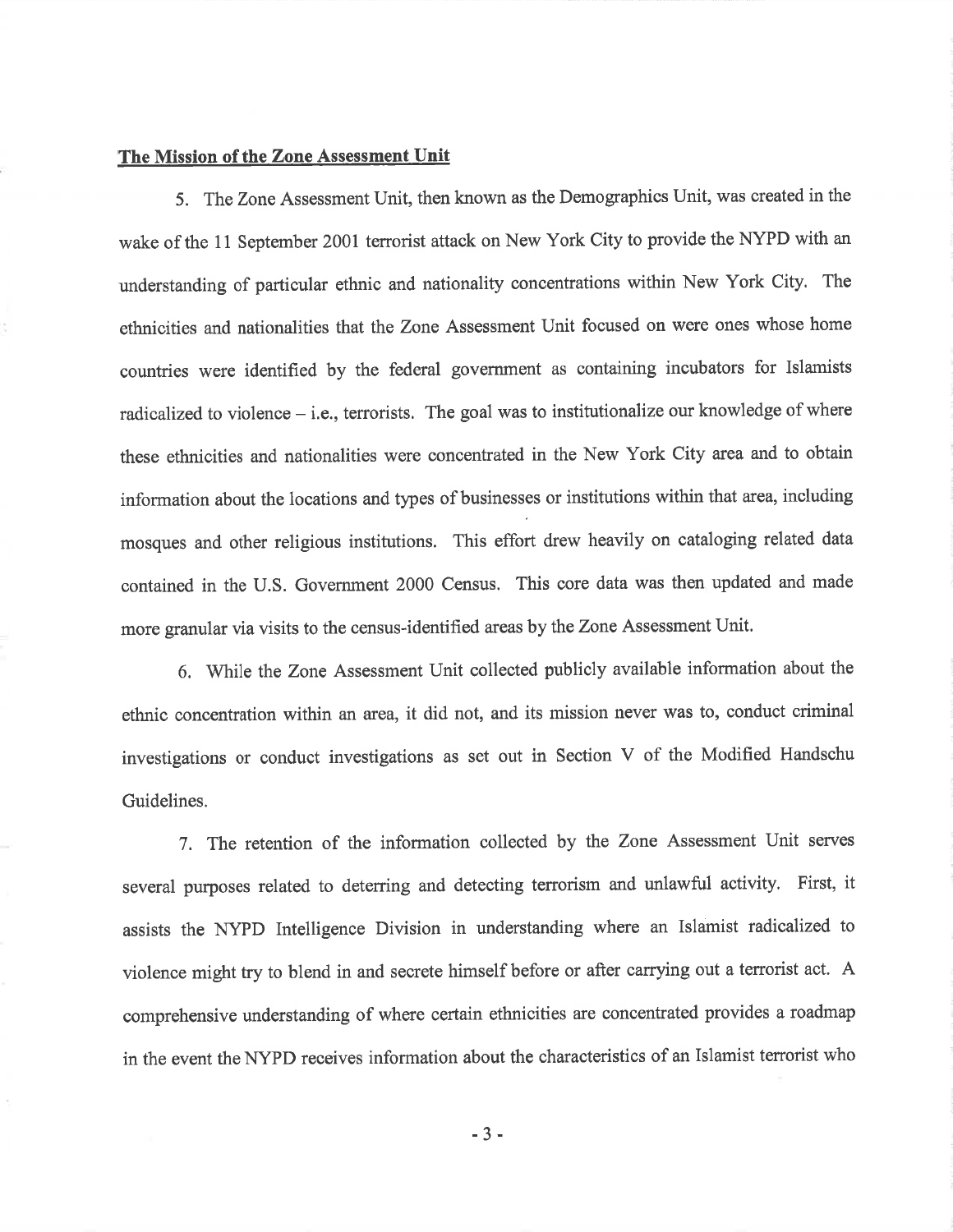is believed to be secreting himself in the New York City area, as he may likely try and blend in by gfavitating to a community bearing the same traits as himself. Second, the information assists in identifying where that same terrorist might try and recruit assistance from those with common traits - language, dialect, region of origin, religious sect, etc. Third, the information assists the NYPD in deploying resources in the face of potential ricochet violence from events taking place here or abroad, such as sectarian or nationalist violence. In other words, the NYPD will be in <sup>a</sup> position to deploy its resources efficiently and effectively when it is necessary to ascertain <sup>a</sup> community's reaction to current events which the NYPD believes could result in violence.

8. For instance, in the wake of the Boston Marathon bombings which occurred on <sup>15</sup> April 2013, the Zone Assessment Unit was deployed to neighborhoods in which individuals from the Caucasus geographic region, which include Chechens, live in New York City to: (i) help ascertain whether people in these neighborhoods were at risk of victimization through retaliatory acts of violence in response to the bombings; and (ii) be prepared in the event the perpetrators attempted to blend in within an area where persons from the Caucasus geographic region reside and frequent. The Zone Assessment Unit was able to quickly respond to these neighborhoods because of the previous cataloging efforts identifying where people from the Caucasus geographic region lived.

9. Similarly, in April 2013, the Zone Assessment Unit responded to the Hazara community in New York City in response to a suicide attack targeting the leader of the Hazara community in Quetta, Pakistan - the attack was perpetrated by Lashkar-i-Jhangvi, a foreign terrorist organization based in Pakistan. Again, the Zone Assessment Unit's knowledge of the communities in New York City enabled this outreach mission to be achieved.

-4-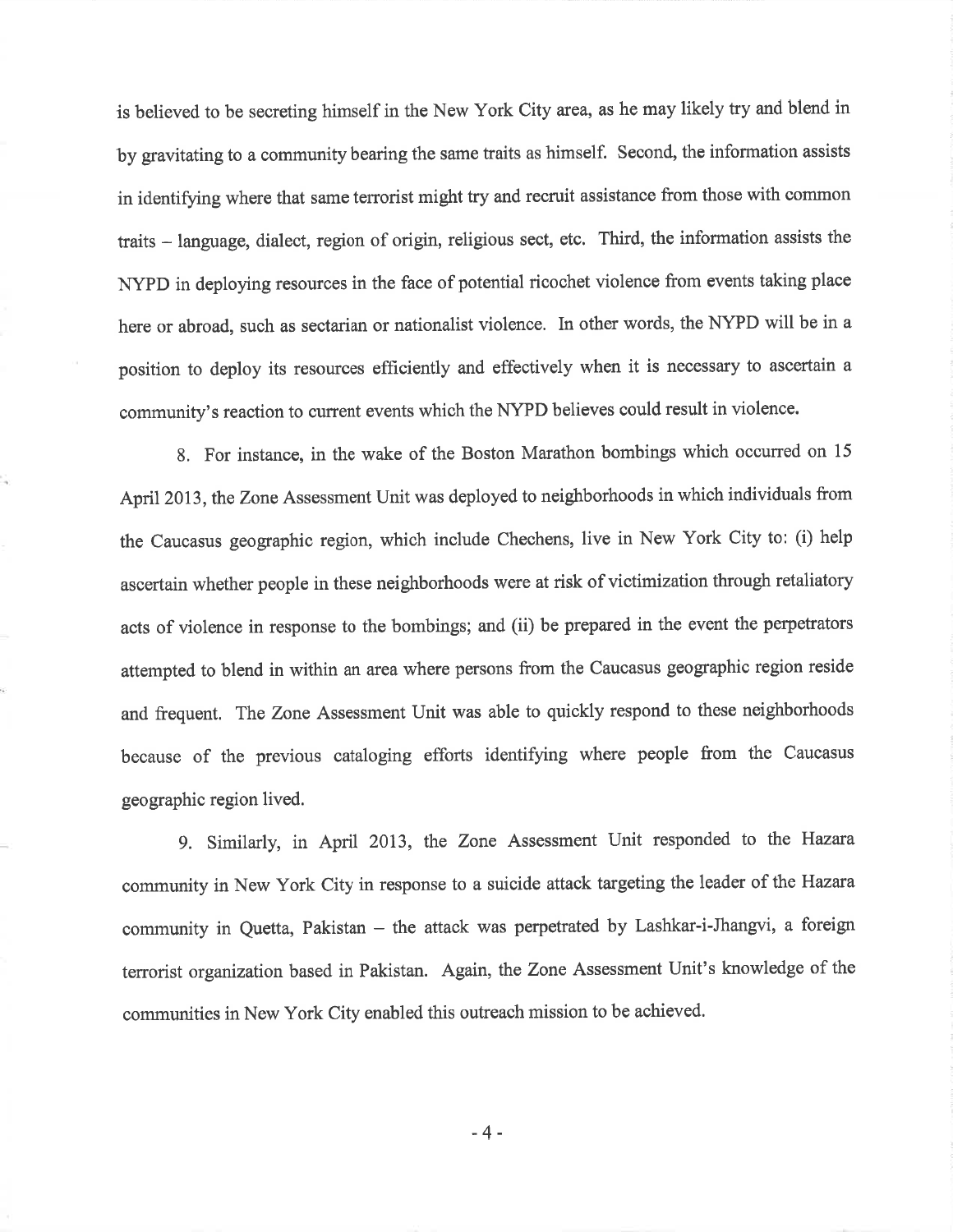10. The Zone Assessment Unit has conducted similar cataloging of predominantly non-Muslim ethnicities and nationalities in the New York City area for some of the same purposes identified above. Those included the Sri Lankan community in regards to the Liberation Tigers of Tamil and Eelam (LTTE), an ethno-nationalist terrorist group; the Russian community in regards to Russian Organized Crime; the Mexican community in regards to a swine flu epidemic; and the Indian Sikh community in reaction to Indian riots after a Sikh shooting in Australia; the Egyptian Coptic and Muslim community reaction to anti-Coptic riots in Egypt; and more recently to the Azeri and Armenian communities in the wake of the threat of war between both countries earlier this year. The NYPD Intelligence Division also maintains extensive knowledge of New York City Jewish community concentrations and locations.

11. Class Counsel attempts to make much of the fact that I testified at my deposition that since my time as Commanding Officer of the NYPD Intelligence Division in 2006, none of the visits conducted by the Zone Assessment Unit resulted in an investigation. While that fact is true, the critical point is that the Zone Assessment Unit was not created to trigger investigations or otherwise generate "leads." As I describe above, the Zone Assessment Unit's mission was to further identify concentrations of certain ethnicities and nationalities in New York City beyond what was available in the U.S. Government 2000 Census so that the NYPD would be in a better position to respond to terrorist threats or potential violence, to gauge community reaction to public events here or abroad in order to protect against ricochet violence or civil unrest, and to effectively outreach to the community in the face of such threats.

## The Information Retained From the Zone Assessment Unit's Visits to Public Places

l2.In order to carry out its mission, plainclothes police officers assigned to the Zone Assessment Unit visit public places and events. While most of the activities of the Zone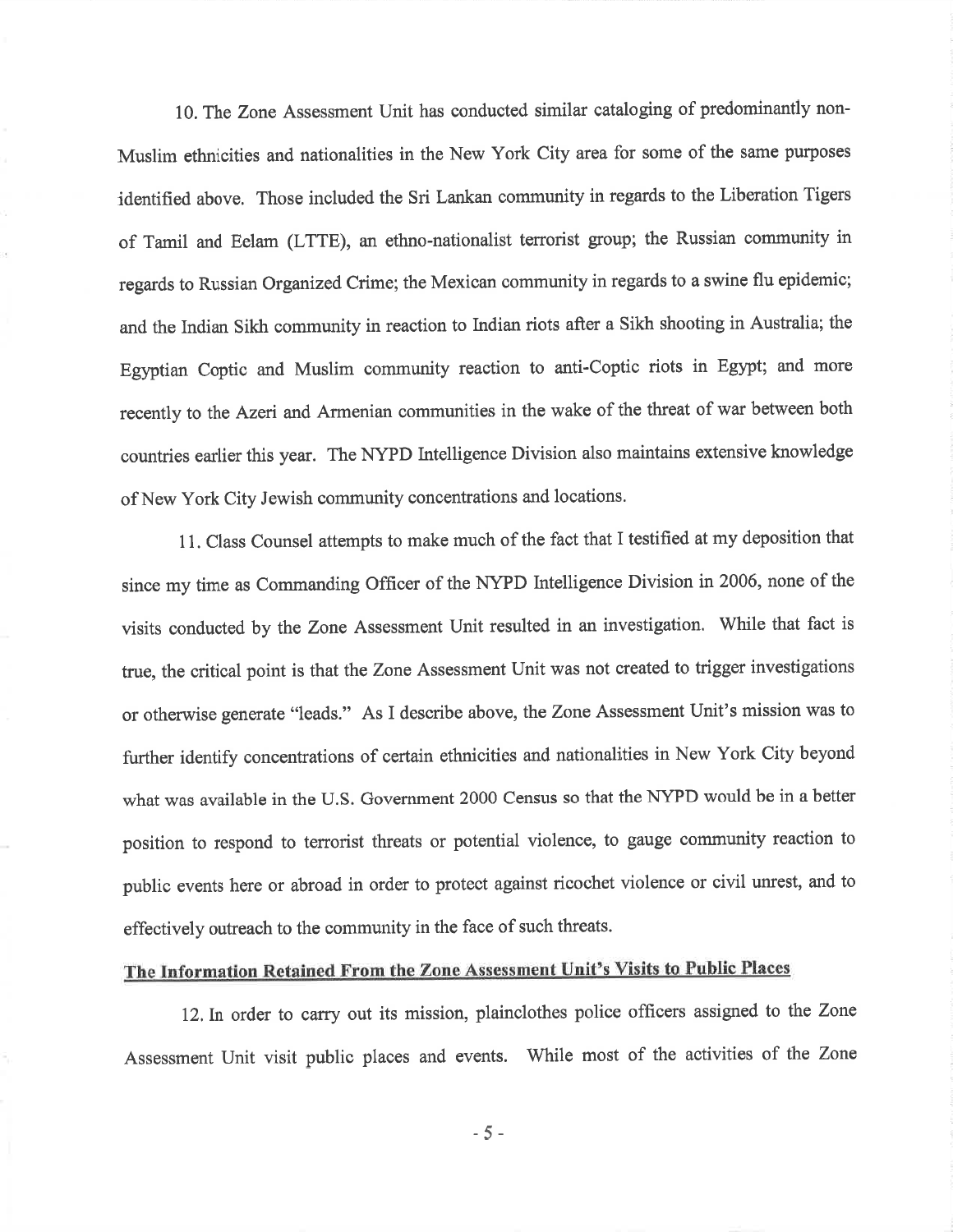Assessment Unit do not concern the "investigation" of "political activity" as those terms are defined under the Modifred Handschu Guidelines, when the Zone Assessment Unit's activities arguably fall within the scope of those terms, the Zone Assessment Unit is authorized under \$  $VIII(A)(2)$  of the Modified Handschu Guidelines to carry out its mission by such visits.

13.Information retained from these visits to public places mainly consists of factual information. This includes, for example, common pedigree information, such as the name and address of the place visited, the nature of the business or establishment (i.e. restaurant, coffee shop, deli, mosque), the type of building, the general ethnicity of the customers and/or owner, and sometimes the name of the owner. In addition, on some field reports, a conversation that occurred at the location is noted if there is a specific focus of concern at the time of the visitation, such as concern about the potential for violence in the wake of a Danish newspaper's publishing several cartoons depicting the Prophet Muhammad in the fall of 2005. There was a strong negative reaction to the publication of the cartoons by Muslims overseas which resulted in dozens of casualties, including many deaths. The Zone Assessment Unit.would be sensitive to this type of risk of potential ricochet violence from events abroad.

14. The form in which the information from the public visits by the Zone Assessment Unit has been retained has evolved over time. In the earlier years of the Zone Assessment Unit's existence (then known as the Demographics Unit), the information was put into a Microsoft Word document. Subsequent to that, a weekly field report was prepared. Currently, a field report is prepared on a per visit basis and the information is also inputted into the Zone Assessment Unit's standalone desktop computer, Sometimes reports are generated from this information which illustrates one such reason for inputting such information into the Zone Assessment Unit's standalone desktop computer.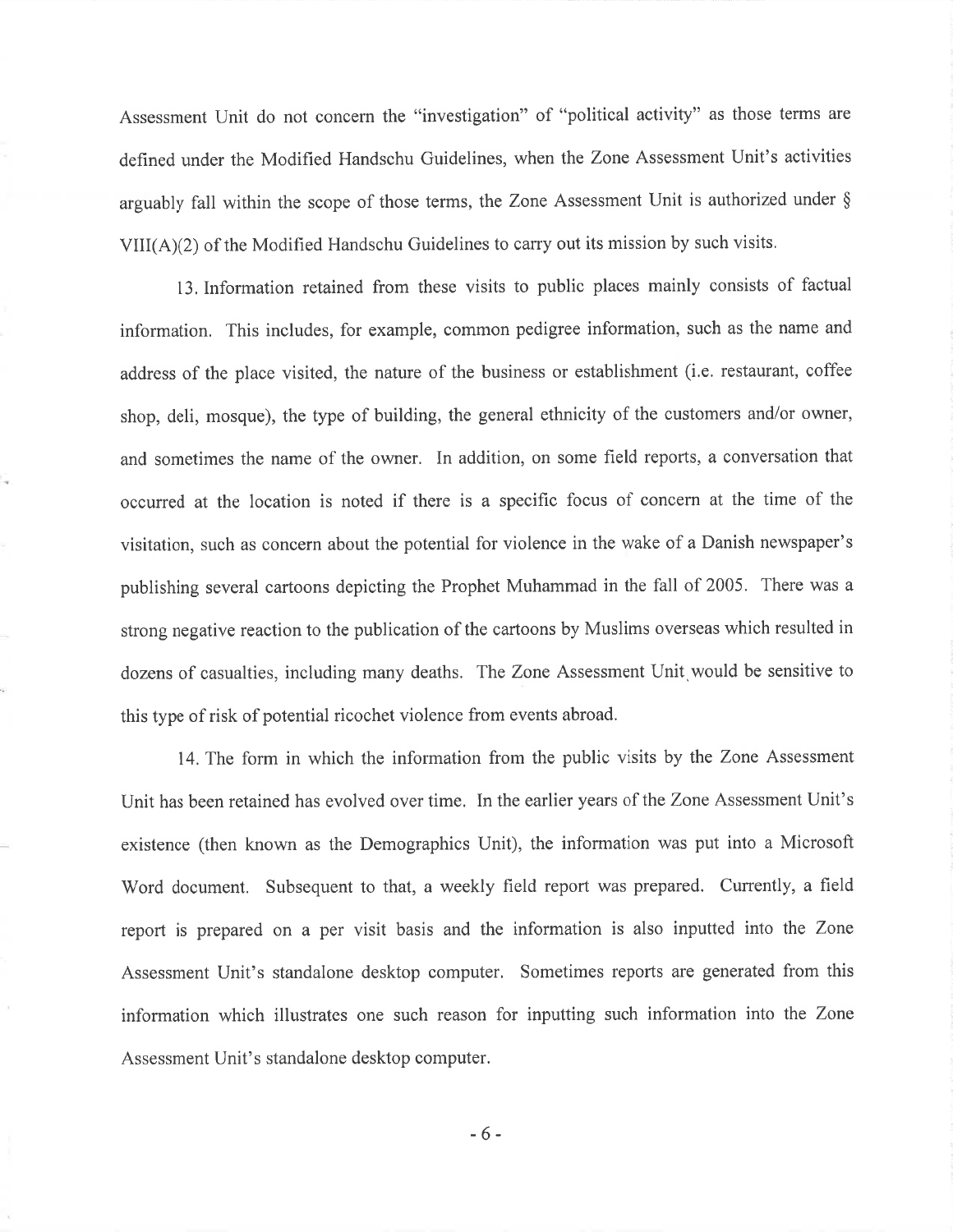15. The information retained from the Zone Assessment Unit's visits to public locations (e.g., the name and address of the business, the ethnicity or nationality associated with the location, and other similar "phone book" type of information) is a useful and necessary component to allow the NYPD to respond to potential unlawful or terrorist activity, Not having that basic information at hand could lead to valuable time lost when deciding where to deploy resources in the face of preventing or pursuing a terror suspect, conducting an investigation, or responding to potential ricochet violence arising from events here or abroad. Multiple visits to the same location are necessary to ensure that the information is kept up to date; re-visits to <sup>a</sup> previously visited location may be directed by leadership in response to overseas or domestic events, such as the Boston Marathon bombing.

16. The Federal Bureau of Investigation ("FBI") similarly recognizes the importance of collecting this type of demographic data. The FBI's Domestic Investigations and Operations Guide ("DIOG"), dated 16 Decernber 2008, states:

> The DOJ guidance and FBI policy permit the FBI to identify locations of concentrated ethnic communities in the Field Office's domain, if these locations will reasonably aid the analysis of potential threats and vulnerabilities, and overall, assist domain awareness for the purpose of performing intelligence analysis. If, for example, intelligence reporting reveals that members of certain terrorist organizations live and operate primarily within a certain concentrated community of the same ethnicity, the location of that community is clearly valuable  $-$  and properly collectible  $-$  data. Similarly, the locations of ethnic-oriented businesses and other facilities may be collected if their locations will reasonably contribute to an awareness of threats and vulnerabilities, and intelligence collection opportunities. Also, members of some communities may be potential victims of civil rights crimes and, for this reason, community location may aid enforcement of civil rights laws. Information about such communities should not be collected, however, unless the communities are sufficiently concentrated and established so as to provide a reasonable potential for intelligence collection that would support FBI mission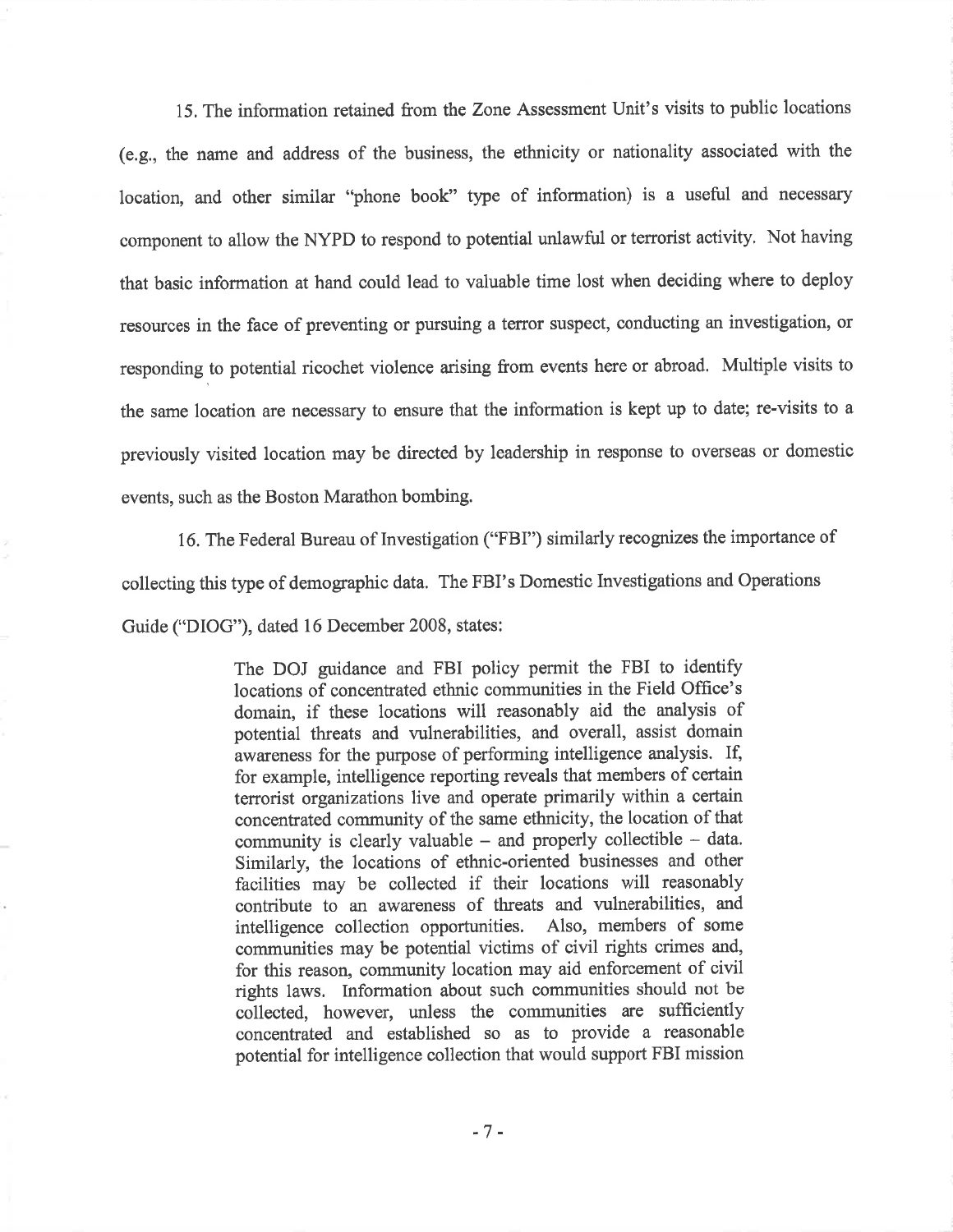programs (e.g., where identified terrorist subjects from certain countries may relocate to blend in and avoid detection).

The relevant pages from the DIOG are attached as Exhibit A A copy of the DIOG can be found online at http://www2.hn.psu.edu/faculty/jmanis/poldocs/FBI-Dom-Inv-Op-Guide/original.pdf.

### The Recent Boston Marathon Bombing

17. A prime example of the usefulness of this type of information is illustrated by the events following the recent terror attack at the Boston Marathon and related planned attack on New York City's Times Square. The Zone Assessment Unit police officers were deployed after the bombings into areas previously mentioned in paragraph 8 above in order to fuIfiIl two objectives: ensure that any retaliatory threats to the community would be surfaced to the NYPD quickly; and anticipate the possibility of the Boston Marathon bombers seeking a location to blend into within New York City. This became especially vital when the NYPD learned that the Tsarnaev brothers mentioned Manhattan in the period immediately before being intercepted by police on Thursday evening, just three days after the attack, which resulted in an extended battle with police during which one brother was killed and the other apprehended. The NYPD has since learned the Tsarnaev brothers were on the way to New York City armed with multiple explosive devices.

### Conversations Retained

18. As part of my 28 June 2012 deposition by Class Counsel, I was asked about some of the conversations that were retained in the Zone Assessment Unit's field reports or the Zone Assessment Unit's standalone desktop computer. I explained why the conversations were of value in assessing potential unlawful or terrorist activity. The language spoken at a location is <sup>a</sup> piece of information which can be useful should the NYPD be pursuing a terrorist, conducting an investigation, or trying to gather information about potential unlawful activity due to events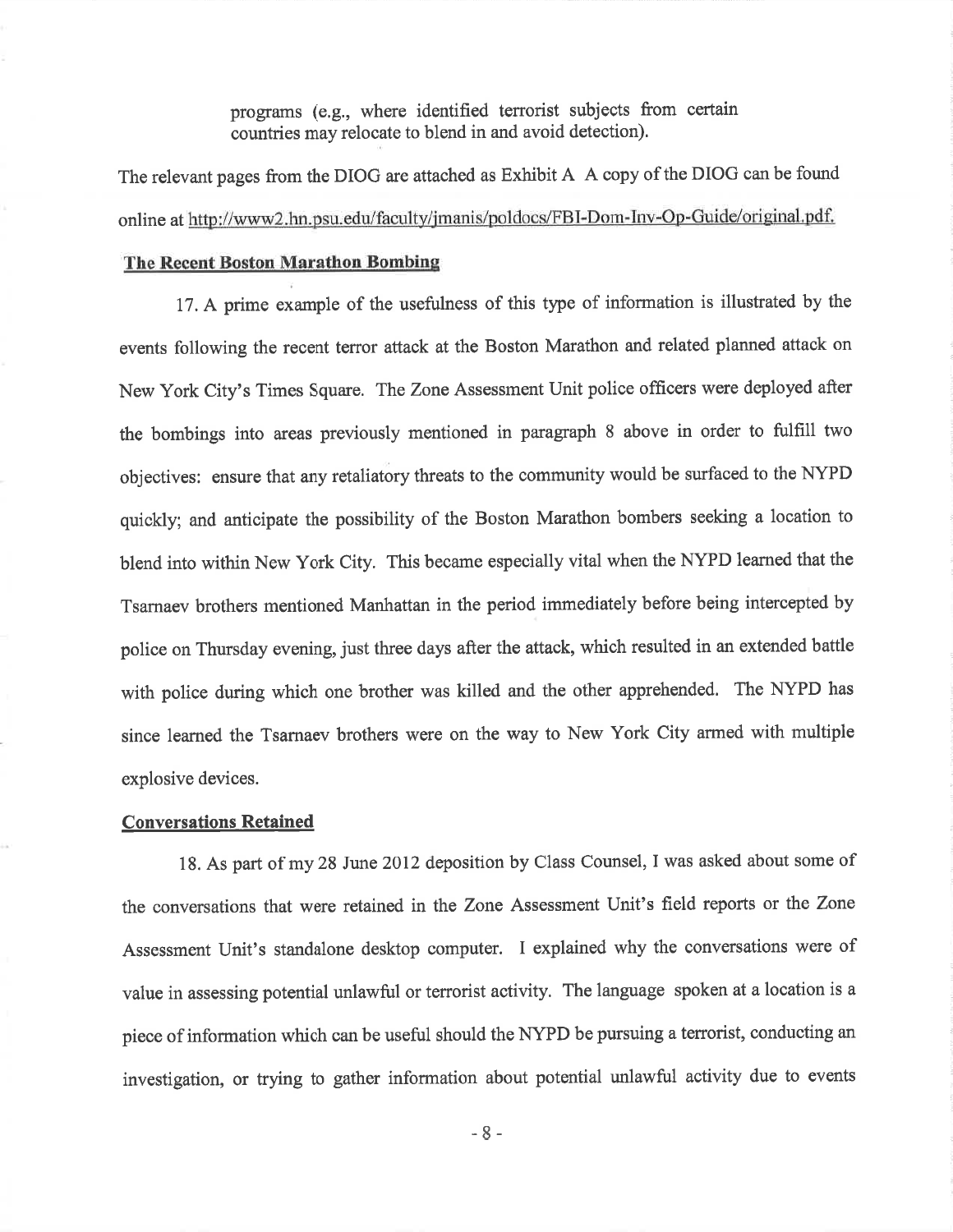occurring domestically or abroad. Among other things, under exigent circumstances, a unique language environment can help law enforcement officers choose which locations to visit first when searching for an unidentified individual who has been reported to have traveled to New York with the intention of committing a terrorist act. The 15 April 2013 Boston Marathon bombing example is a prime case in point. It was critical to know in advance where Russian speaking locations existed as that was one of the languages spoken by the Tsarnaev brothers.

19. I instructed my staff to review the sample set of documents chosen by Class Counsel from the years 2006, 2010 and 2011, and identify the number of visits to public places and the number of conversations set out. That review revealed that there were 346 visits and 3l conversations memorialized. That equates to conversations being retained on approximately 8.9% of visits. Notably, the overwhelming majority of the conversations captured were at a time when there were current events that caused the NYPD to fear for the safety of New York City's residents, such as conversations relating to the Danish cartoons, tensions between United States and lran, tensions between United States and Pakistan, violent conflicts between Sunni and Shite Muslims and terrorist groups including al-Qaeda.

20. Because Class Counsel allege that the NYPD has a widespread practice or policy by the Zone Assessment Unit to retain conversations heard on their visits to public places, I requested a review of all the field reports created by the Zone Assessment Unit over the most recent three year period, between 1 January 2010 and 4 April 2013, to identify the number of conversations retained in the field reports. That review revealed that, out of 4,247 field reports created during this time period, 207 field reports contained conversations. On a percentage basis, that equates to conversations being retained in 4.9Yo of all the visits made by the Zone Assessment Unit over the most recent three year period. A review of the content of the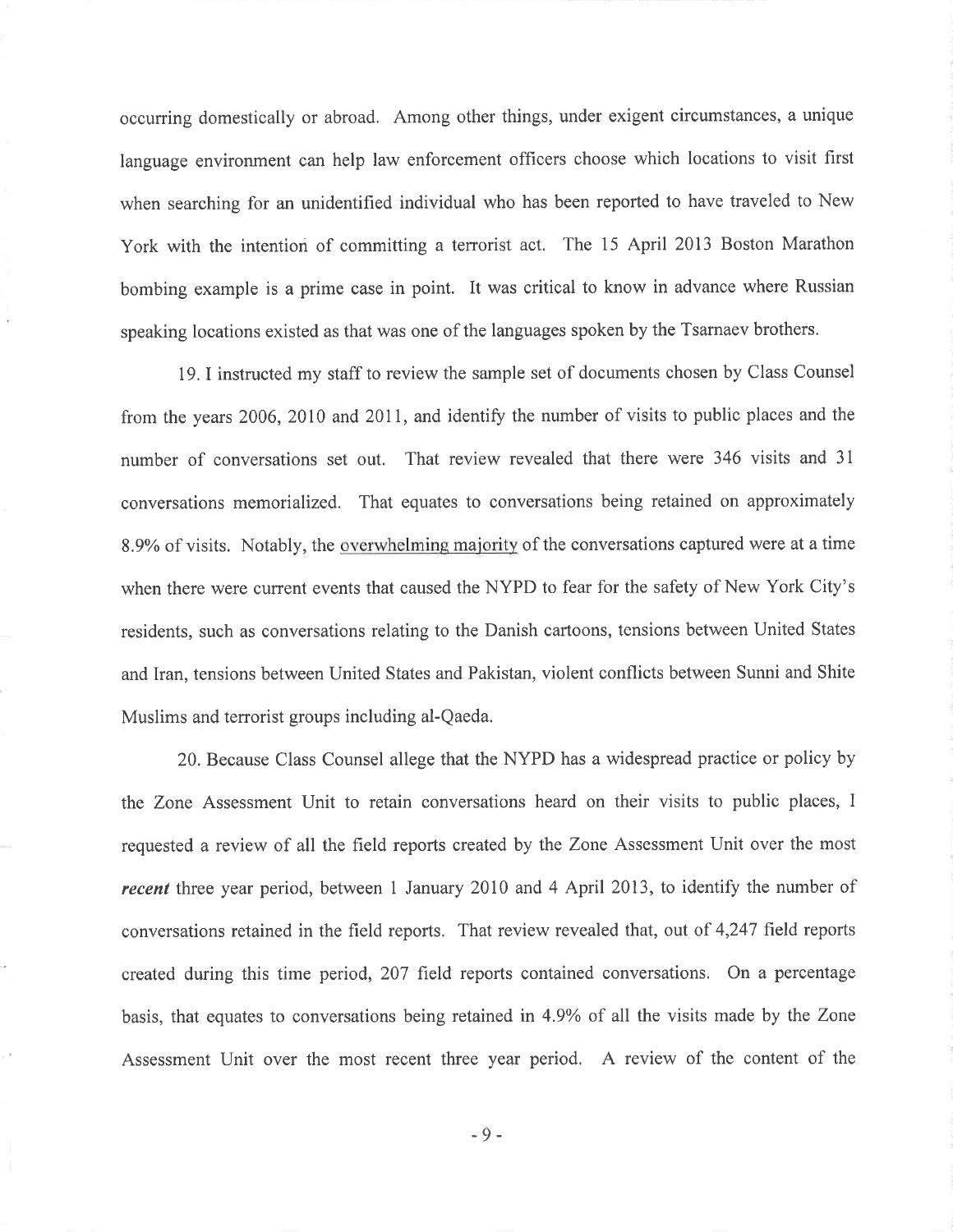conversations retained reveals that most of these conversations were noted at a time when there were current events that caused the NYPD to fear for the safety of New York City's residents. Out of the207 field reports which contained conversations, my staff identified 161 reports that were reactions to overseas events. This number equals 78% of all the conversations retained. The topics of these overseas events include, but are not limited to, the death of Osama Bin Laden, the arrest of Faisal Shahzad, the Arab Spring, and various terrorist attacks around the world.

21. Out of those 207 field reports which contained conversations, only six include the names of individuals participating in the conversation. This number equals 2.8% of all the conversations retained and one tenth of a percent of all the field reports written during this period. In the six field reports that included the names of individuals participating in the conversation, there were two field reports in which an individual's first and last names were memorialized and four field reports in which only an individual's first name was memorialized. None of the reports reviewed by my staff memorialized any unique identification information, such as a date of birth or a social security number, and no other further inquiries or computer checks were conducted.

22. Morcover, none of those conversations were heard in a mosque, a Muslim Student Association, a university, or a non-governmental organization.

23,The Zone Assessment Unit members make a judgment about what information needs to be memorialized that potentially relates to unlawful or terrorist activity. The Zone Assessment Unit members are the most familiar with the communities in which they are receiving information, based in part on their ethnicities and language capabilities, and as a result are well equipped to make such judgments. In paragraph 20, I have pointed out that a review of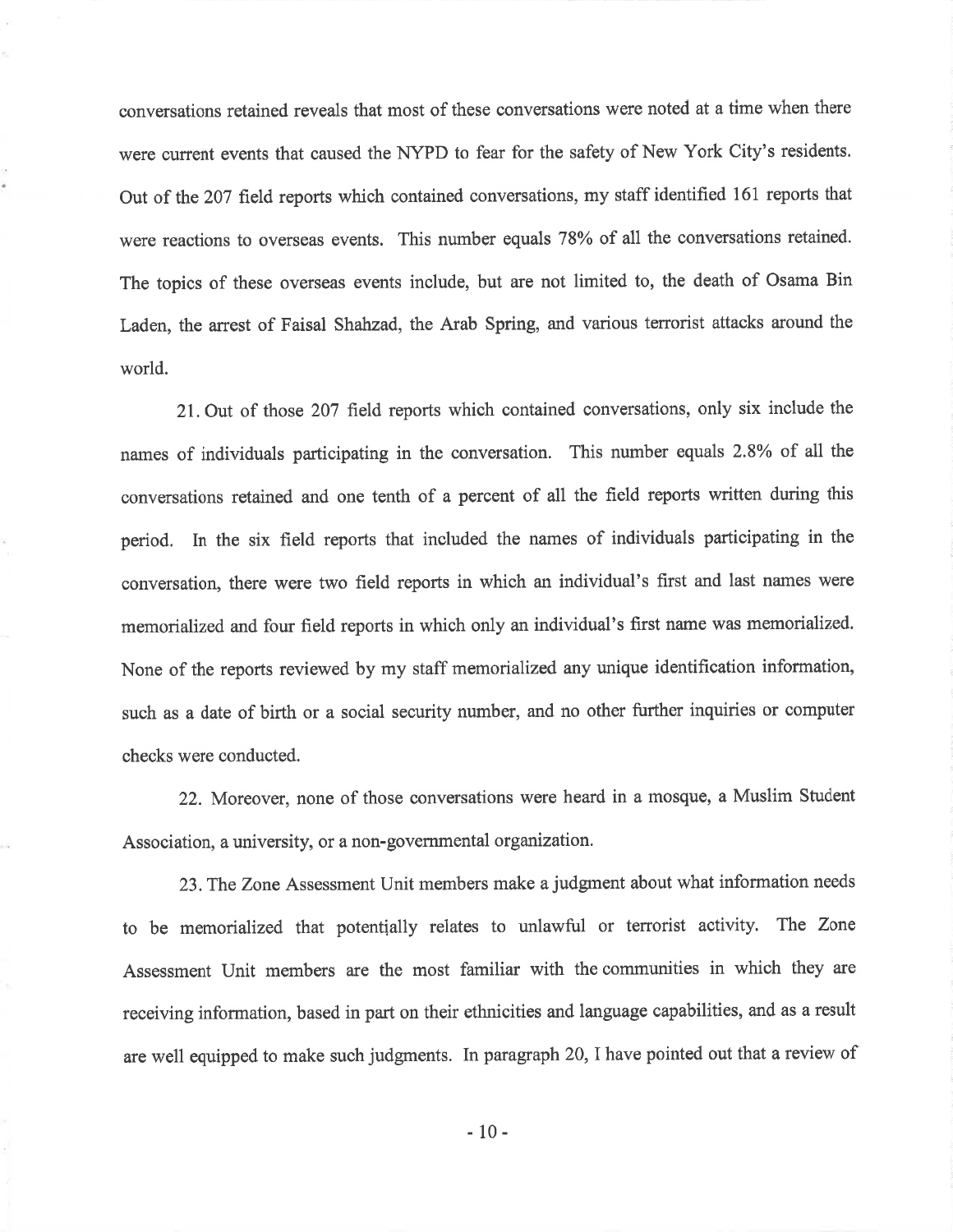the Zone Assessment Unit's reporting for the last three years shows that only 43% of the field reports contained reporting of conversations. It is evident from those statistics that it is rare for conversations to be memorialized. It should be kept in mind that the Zone Assessment Unit police officers have overheard many conversations in crowded eateries, but have chosen to memorialize just a fraction of these conversations based on their determination that the conversation may be helpful to NYPD in its counterterrorism mission or in protecting its citizens from violent reactions to events occurring outside of New York City.

24. While the conversations memorialized by the Zone Assessment Unit members in field reports are retained, access to the field reports is strictly limited. The Zone Assessment Unit field reports that are more than 30 days old are placed in an electronic compartment ("sealed compartment") that only may be accessed by the administrator of the Intelligence Division Data System, the NYPD's Assistant Commissioner, Legal Matters for Intelligence Affairs and his staff attorneys. Only the Deputy Commissioner of Intelligence or, if the Deputy Commissioner of Intelligence is unavailable, myself or the Executive Officer of the Intelligence Division may authorize access to information in a sealed field report. This will only occur after receiving a legal recommendation from the NYPD's Assistant Commissioner, Legal Matters for Intelligence Affairs. Regarding the Zone Assessment Unit's standalone desktop computer, the information retained is àccessible to and utilized only by members of the Zone Assessment Unit to enable them to perform their duties.

Dated: New York. New York May  $/6$ , 2013

1 hrs P 96. THOMAS GALATI
<sup>-</sup>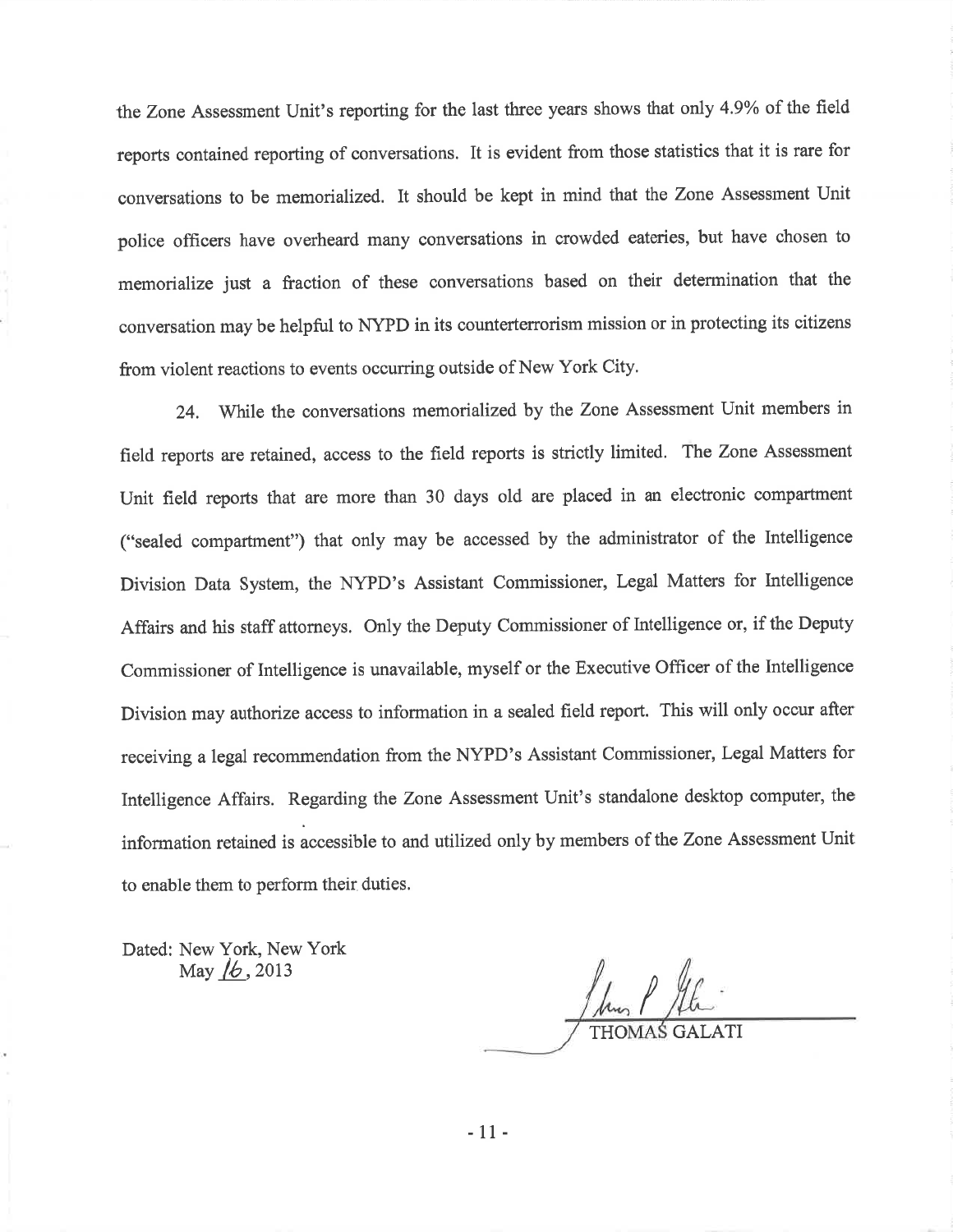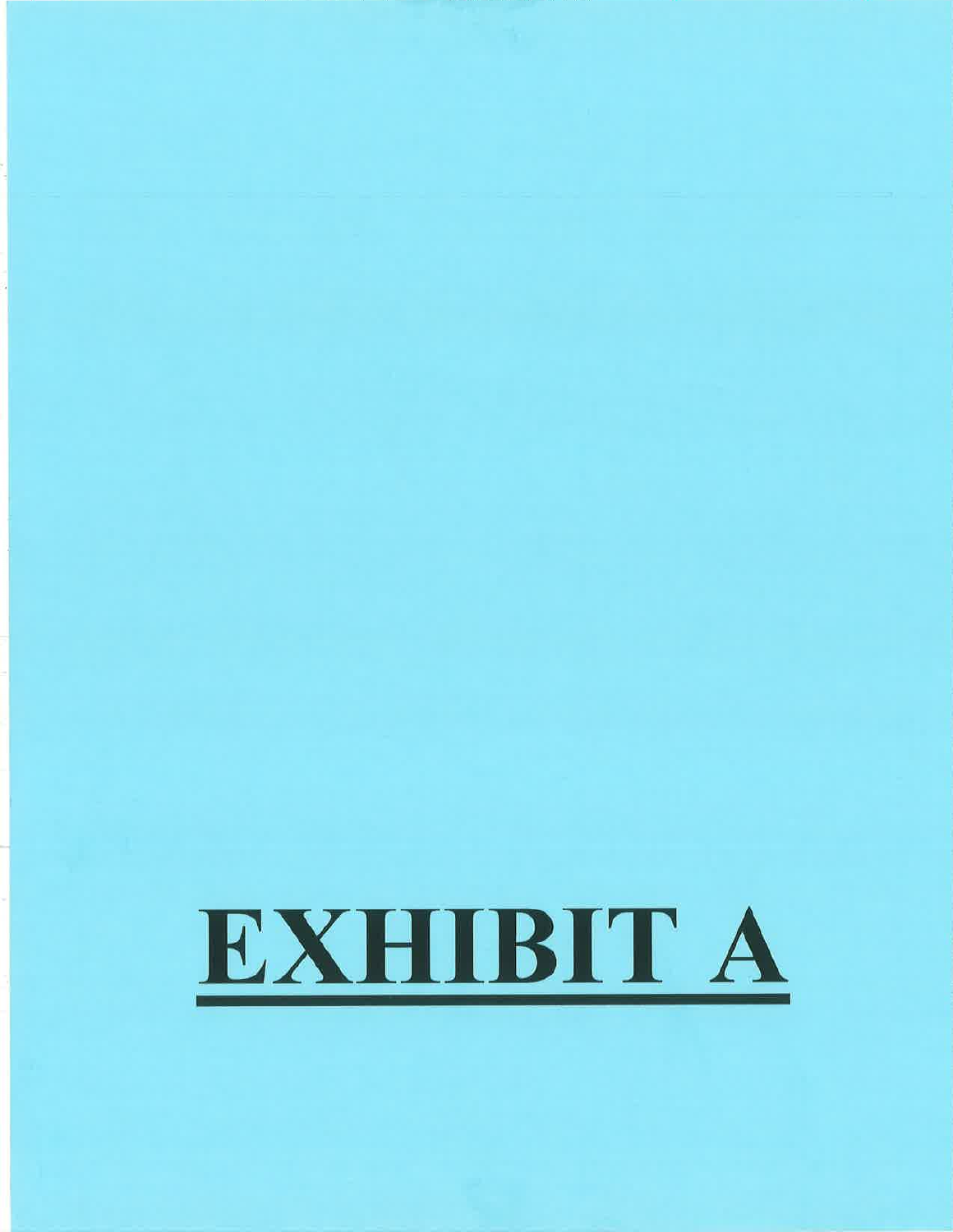LL INFORMATION CONTAINED HEREIN IS UNCLASSIFIED DATE 07-08-2009 BY UC 60322 LP/STP/SZ

## **UNCLASSIFIED**

## FOR OFFICIAL USE ONLY

## **Domestic Investigations and Operations Guide**



# Federal Bureau of Investigation (FBI)

**December 16, 2008** 

 $\epsilon$ 

This is a privileged document that cannot be released in whole or in part to persons or agencies outside the Federal Bureau of Investigation, nor can it be republished in whole or in part in any written form not containing this statement, including general use pamphlets, without the approval of the Director of the Federal Bureau of Investigation.

#### **UNCLASSIFIED**

### FOR OFFICIAL USE ONLY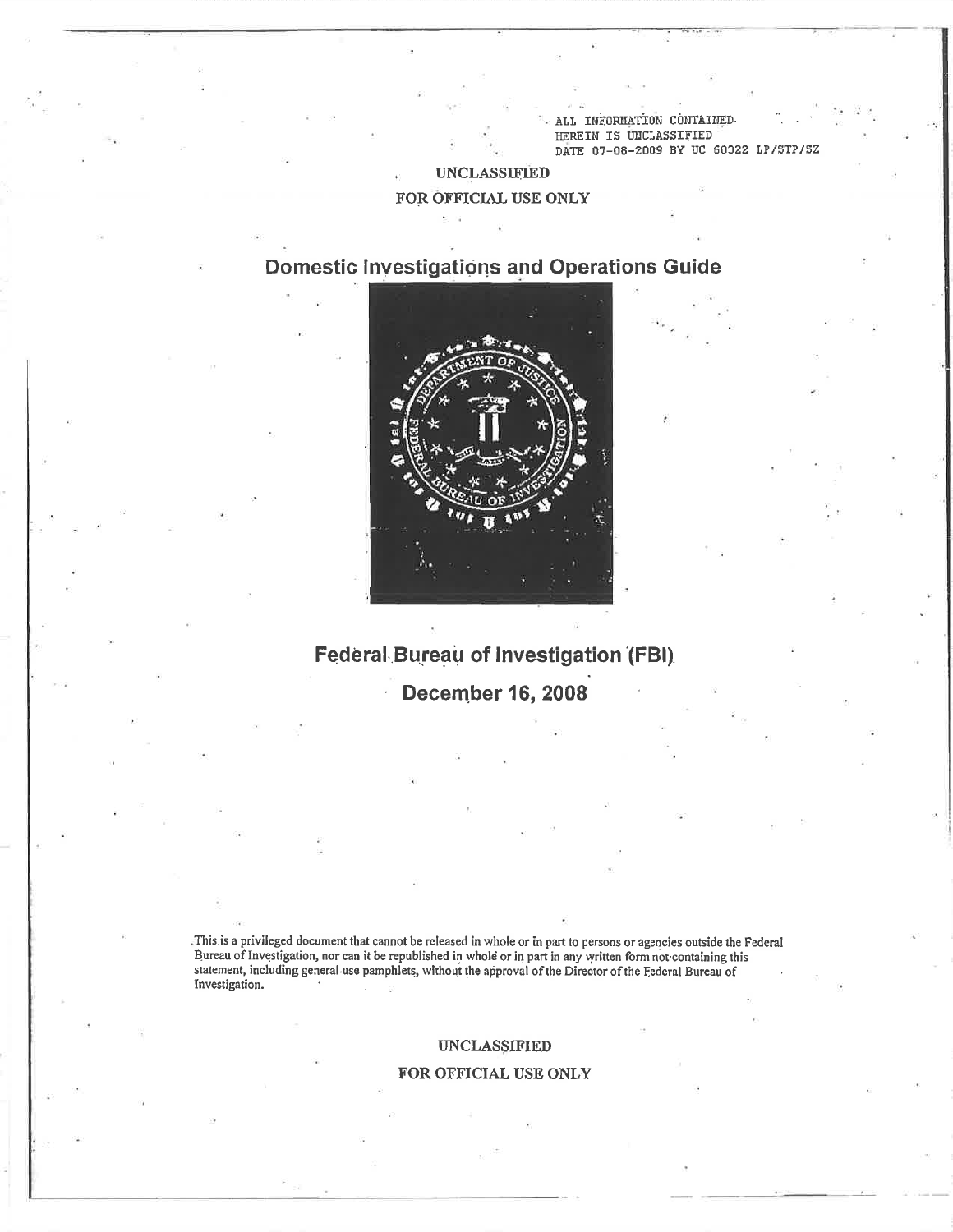### UNCLASSIFIED - FOR OFFICIAL USE ONLY Domestic Investigations and Operations Guide

C. (U) Guidance on the Use of Race and Ethnic Identity in Assessments and Predicated Investigations

(U) Considering the reality of common ethnicity or race among many criminal and terrorist groups, some question how the prohibition against racial or ethnic profiling is to be effectively applied—and not violated—in FBI assessments and predicated investigations. The question arises generally in two contexts: (i) with respect to an individual or a group of individuals; and (ii) with respect to ethnic or racial communities as a whole.

#### 4. (U) Individual Race or Ethnicity as a Factor

(U) The DOJ Guidance permits the consideration of ethnic and racial identity information based on specific reporting—such as from an eyewitness. As a general rule, race or · ethnicity as an identifying feature of a suspected perpetrator, subject, and in some cases, a. victim, is relevant if it is based on reliable evidence or information-not conjecture or stereotyped assumptions. In addition, the DOJ Guidance permits consideration of race or ethnicity in other investigative or collection scenarios if it is relevant. These examples illustrate:

- a. (U) The race or ethnicity of suspected members, associates, or supporters of an ethnic-based gang or criminal enterprise may be collected and retained when gathering information about or investigating the organization.
- b. (U) Ethnicity may be considered in evaluating whether a subject is—or is not—a possible associate of a criminal or terrorist group that is known to be comprised of members of the same ethnic grouping—as long as it is not the dominant factor for focusing on a particular person. It is axiomatic that there are many members of the same ethnic group who are not members of the group; and for that reason, there must be other information beyond race or ethnicity that links the individual to the terrorist or criminal group or to the other members of the group. Otherwise, racial or ethnic identity would be the sole criterion, and that is impermissible.

#### 2. (U) Community Race or Ethnicity as a Factor

a. (U) Collecting and analyzing demographics. The DOJ guidance and FBI policy permit the FBI to identify locations of concentrated ethnic communities in the Field Office's domain, if these locations will reasonably aid the analysis of potential threats and vulnerabilities, and, overall, assist domain awareness for the purpose of performing intelligence analysis. If, for example, intelligence reporting reveals that members of certain terrorist organizations live and operate primarily within a certain concentrated community of the same ethnicity, the location of that community is clearly valuable—and properly collectible—data, Similarly, the locations of ethnicoriented businesses and other facilities may be collected if their locations will reasonably contribute to an awareness of threats and vulnerabilities, and intelligence collection opportunities. Also, members of some communities may be potential victims of civil rights crimes and, for this reason, community location may aid

### UNCLASSIFIED-FOR OFFICIAL USE ONLY